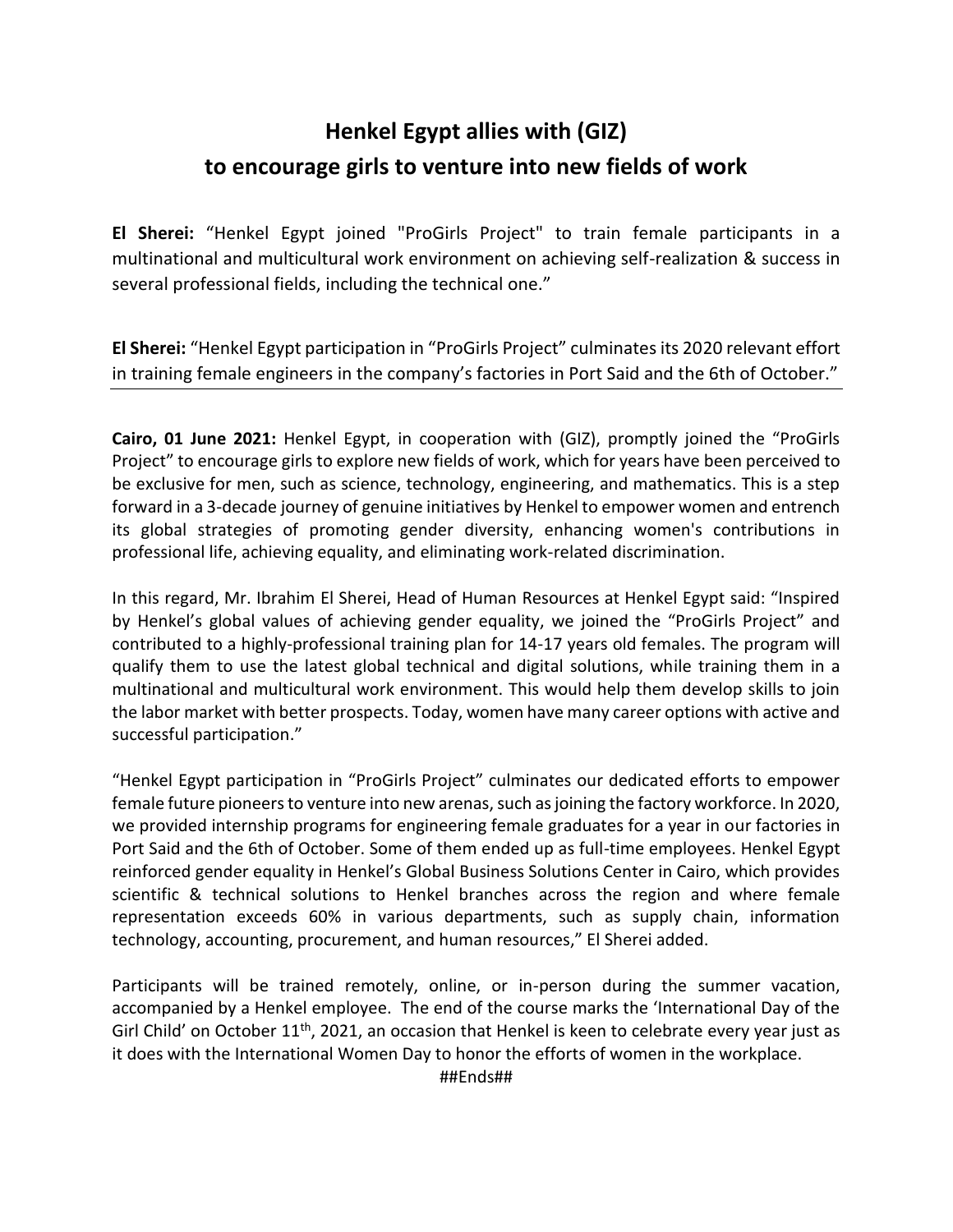# **About Henkel Egypt**

Henkel began its business operations in Egypt in 1992 and it is continuing to develop its business on a sustainable basis. Henkel Egypt is proud to have established a fruitful relationship with Egyptian consumers and the Egyptian government through its pioneering brands and the trust in both the Egyptian economy and Egyptian talents. Currently, Henkel Egypt employs more than 700 employees. In addition to more than three thousand indirect jobs. Henkel offers excellent development and career opportunities in an international environment. Henkel prides itself as a leader in technology and is committed to technology transfer to the country and development of the Egyptian labor/youth through training and on-the-job development. Henkel is committed to operating sustainably in Egypt and is a responsible corporate citizen; it invests in the community and the environment it operates in as part of its global sustainability strategy and targets.

## **About Henkel**

Henkel operates globally with a well-balanced and diversified portfolio. The company holds leading positions with its three business units in both industrial and consumer businesses thanks to strong brands, innovations and technologies. Henkel Adhesive Technologies is the global leader in the adhesives market – across all industry segments worldwide. In its Laundry & Home Care and Beauty Care businesses, Henkel holds leading positions in many markets and categories around the world. Founded in 1876, Henkel looks back on more than 140 years of success. In 2020, Henkel reported sales of more than 19 billion euros and adjusted operating profit of about 2.6 billion euros. Henkel employs about 53,000 people globally – a passionate and highly diverse team, united by a strong company culture, a common purpose to create sustainable value, and shared values. As a recognized leader in sustainability, Henkel holds top positions in many international indices and rankings. Henkel's preferred shares are listed in the German stock index DAX. For more information, please visit [www.henkel.com.](about:blank)

#### **About GIZ**

GIZ is an organization on a mission to achieve sustainable development by offering tailored, cost efficient and effective services that impact the future. On behalf of the German Federal Ministry for Economic Cooperation and Development (BMZ) the organization has been executing projects in different developmental areas of the country and have profoundly established themselves among the governmental and business community.

## **About GIZ's ProGirls Program**